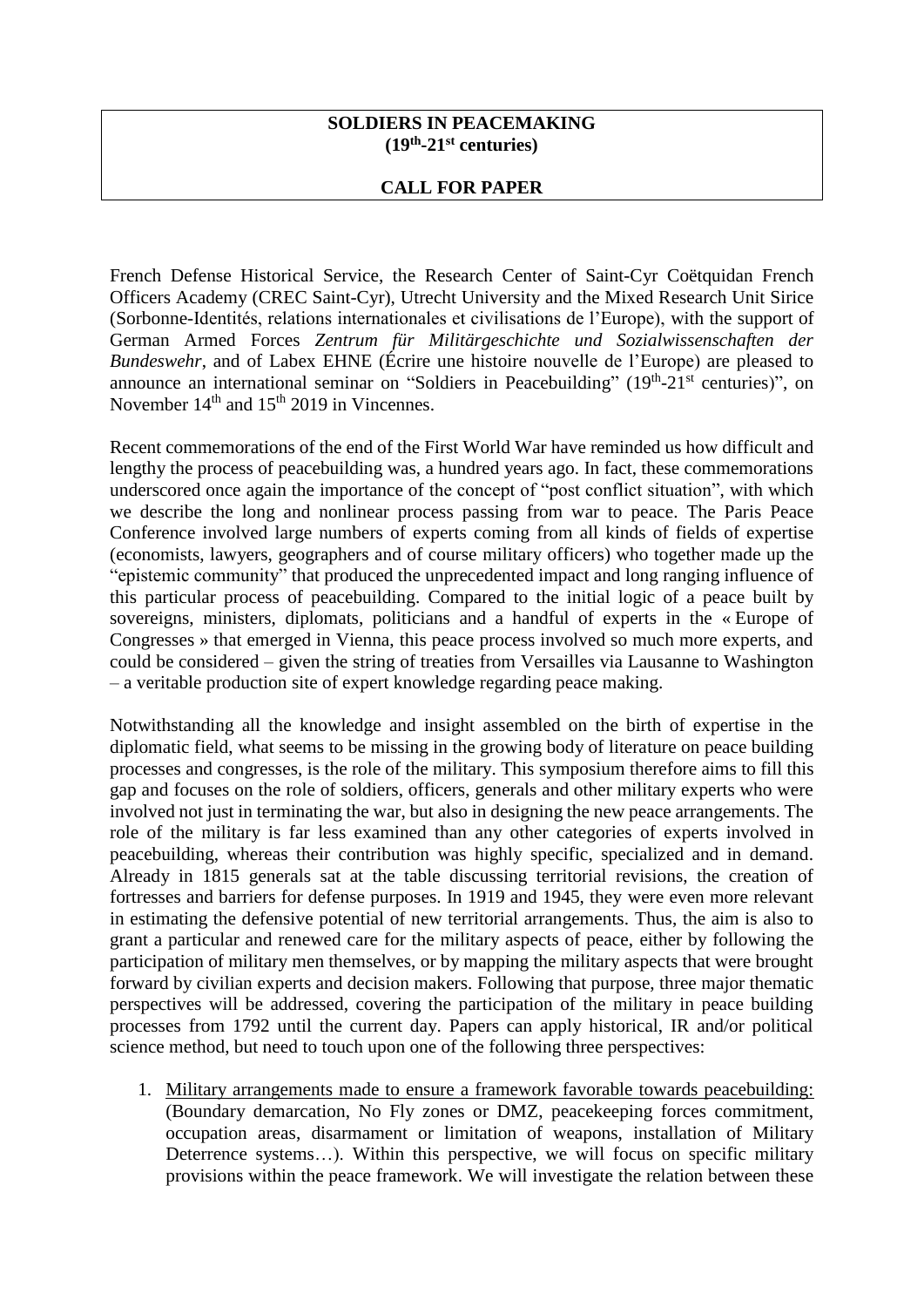military guarantees and/or the tools of nonmilitary policies. Papers could address these military guarantees against the backdrop of professional and cultural processes, study their timing and logics (improvisation, anticipation), and their post war influences on the conception of armed forces.

- 2. The military key actors in peacebuilding . Who were these actors, how did they end up in the peace process? Did their services or arms of origins have any consequence on their motivation, their designation, their capability of influence, or their own vision on the peacebuilding process? What was their legitimacy, both from their own point of view as from the vantage point of other, civilian and social actors? Can we discern knowledge transfer, deals, arrangements, hybridization between military major characters in peacebuilding and civilian experts and decision makers? How did the peacebuilding process impacted themselves in turn, did they make provisions in terms of vocational training or other adaptions to prepare the armed forces for a transition from war to peace?
- 3. The relation between peacebuilding and the type of conflict at stake from the perspective of the military. Papers in this section will investigate how peacebuilding is influenced by the form of conflict at stake: internal or interstate, colonial or imperial, conflicts within a national territory, or borders warfare. The following fields will be also studied: the consequences on ideological conflicts, the dialectics between war and crisis, the international conduct of war (per alliance, coalition or alone), the impact of the environment (e.g. the sea), the composition of armed forces committed in conflicts (draftees or professional soldiers) etc.

A broad historical perspective is adopted, ranging from the  $19<sup>th</sup>$  to the  $21<sup>st</sup>$  century, in order to also encompass and map larger undercurrents and structural transformations impacting the art of peacebuilding, such as:

- The influence of Technics and Technologies.
- The influence of legitimate socio-political systems, including the question of military legitimacy in society.
- The influence of legacy and of memory of past conflicts and peacebuilding processes in new ones (e.g. Versailles syndrome).
- The influence of status of victorious or defeated soldiers and veterans after the war, in times of peacebuilding.
- The influence of legal frameworks and mandates with respect to the role of the military in the peacebuilding process.

Papers can be submitted in **French** or **English**. Languages for the symposium will be **French** and **English**. Please send us a **500-word abstract** and a **short bio by June 15th, 2019**. Accepted speakers will be notified by **July 15th, 2019**.

The organizers of the symposium will bear the costs of:

- Travelling tickets, accommodations and catering for non-Parisians speakers
- Midday lunches

Please direct questions and submissions to: [symposium.soldiers.peacemaking@gmail.com](mailto:symposium.soldiers.peacemaking@gmail.com)